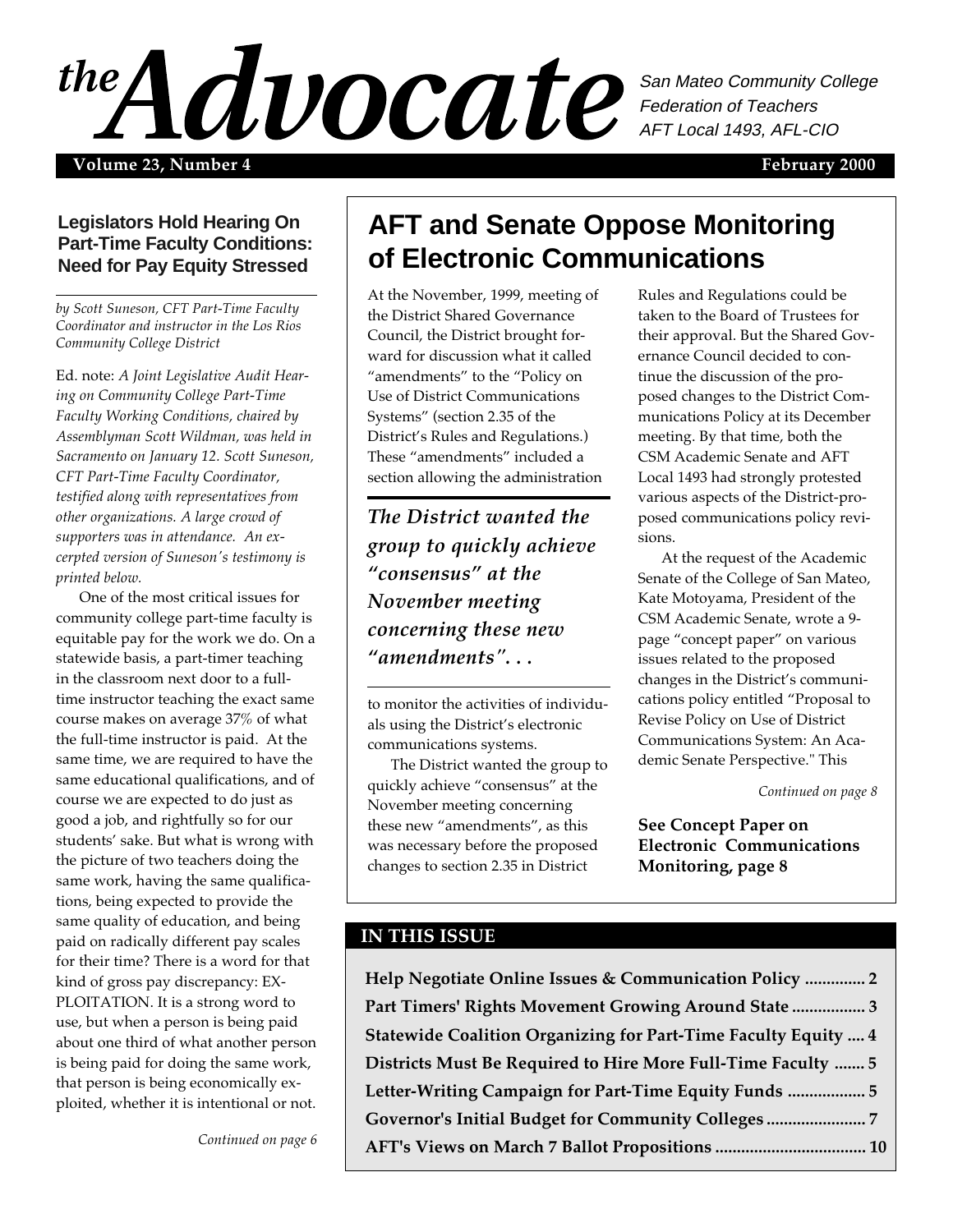

**San Mateo Community College Federation of Teachers AFT Local 1493, AFL-CIO**

1700 W. Hillsdale Blvd. San Mateo, CA 94402 (650) 574-6491

**Editor:** Eric Brenner, Skyline, x 4177

**Editorial Committee:** Eric Brenner, Skyline, x 4177 Dan Kaplan, x 6491

**Co-Presidents** Katharine Harer, Skyline, x 4412 Joaquin Rivera, Skyline, x 4159

**Vice President** Bess Chandler, Skyline, x 4286

**Secretary** George Goth, Skyline, x 4390

**Treasurer** Allen Wolfe, CSM, x 6491

**Chapter Chairs** Bess Chandler, Skyline, x 4286 Sondra Saterfield, Cañada, x 3288 John Searle, CSM, x6607

### **Executive Committee Reps.**

Rick Hough, Skyline, x 4193 Mo Macdonald, Skyline, x 4128 Anne Nicholls, Cañada, x 3293 Karen Olesen, Cañada, x 3415 Shaye Zahedi, CSM, x 6240

#### **Part-timers Reps.**

Kathleen Feinblum, Sky, 6889 x 9367 Carol Hansen, CSM, x 6677 x 9267 Ann Longknife, CSM, x 6677 x 9273 Patricia Palmer, Sky, x 6889 x 9418

**Chief Grievance Officer** John Kirk, CSM, x 6386

**Part Time Faculty Coordinator** Kathleen Feinblum, Sky, 6889 x 9367

**Executive Secretary** Dan Kaplan, x 6491

### **THE PRESIDENTS' PERSPECTIVES**

# **Online Issues & Communication Policy Must Be Negotiated**

**Volunteers Needed for AFT's Technology Task Force**

*by Katharine Harer and Joaquin Rivera, AFT 1493 Co-Presidents*



Welcome to the new century! We hope your semester is going well so far. We're looking forward to a productive spring as we enter into fullcontract negotiations by late February. We still need your help on our Technology Task Force, the committee which will help forge guidelines and policies around online issues to help us in the development of contract language. This is an essential area of negotiations as our district becomes increasingly wired. Please consider joining this task force if you have an interest in these issues.

We want to remind you that we were able to negotiate dental and medical benefits for domestic partners

### **LETTERS TO THE EDITOR**

In *The Advocate* interview with Mr. McGovern *(in the Dec. 1999 issue, ed.)* he said: "In every city in that district *(the San Mateo Union High School District, ed.)* the College Bond did not receive the 2/3rds vote necessary— San Mateo, Foster City, Millbrae, Burlingame, Hillsborough and San Bruno." But Burlingame voters approved Measure A by 67.3% of the vote (Yes: 2,025, No: 983). Mr. McGovern must be putting the monkey on somebody else's back!

Rosalie M. O'Mahony Mayor, Burlingame, California during our last round at the table. The District has the procedures in place for those of you who want to take advantage of this new policy. Forms are available at the District Personnel Office. Note that dental benefits may apply to any type of domestic partner, but that medical benefits may only apply to same-sex partners. This distinction is written into the law.

Take a look at the information on the District's proposed communication policy in this issue of the **Advocate**. You'll see that we've received a very strong reply from our lawyers who feel that we have an excellent legal position in opposing the District's proposals. The District Governing Council has put the policy on hold, and students as well as classified employees have expressed their concerns, as has CSM's Academic Senate. The District's legal counsel is in the process of reviewing this very controversial policy.

We'll have more news on these and other issues in future columns. Keep in touch with us.

Dear Jeanne and Wally,

I'm Leah Tarleton-retired from College of San Mateo 1995.

It's fun to read some familiar names on letters coming from the college, I certainly appreciate what you're doing...but I would like it to be known that I am up here 20 miles from Canada, 2 hours north of Seattle...and there's no way I'll ever be at any of your faculty center festivities. There's nothing like retirement. WOW...

Good luck to you. Leah Tarleton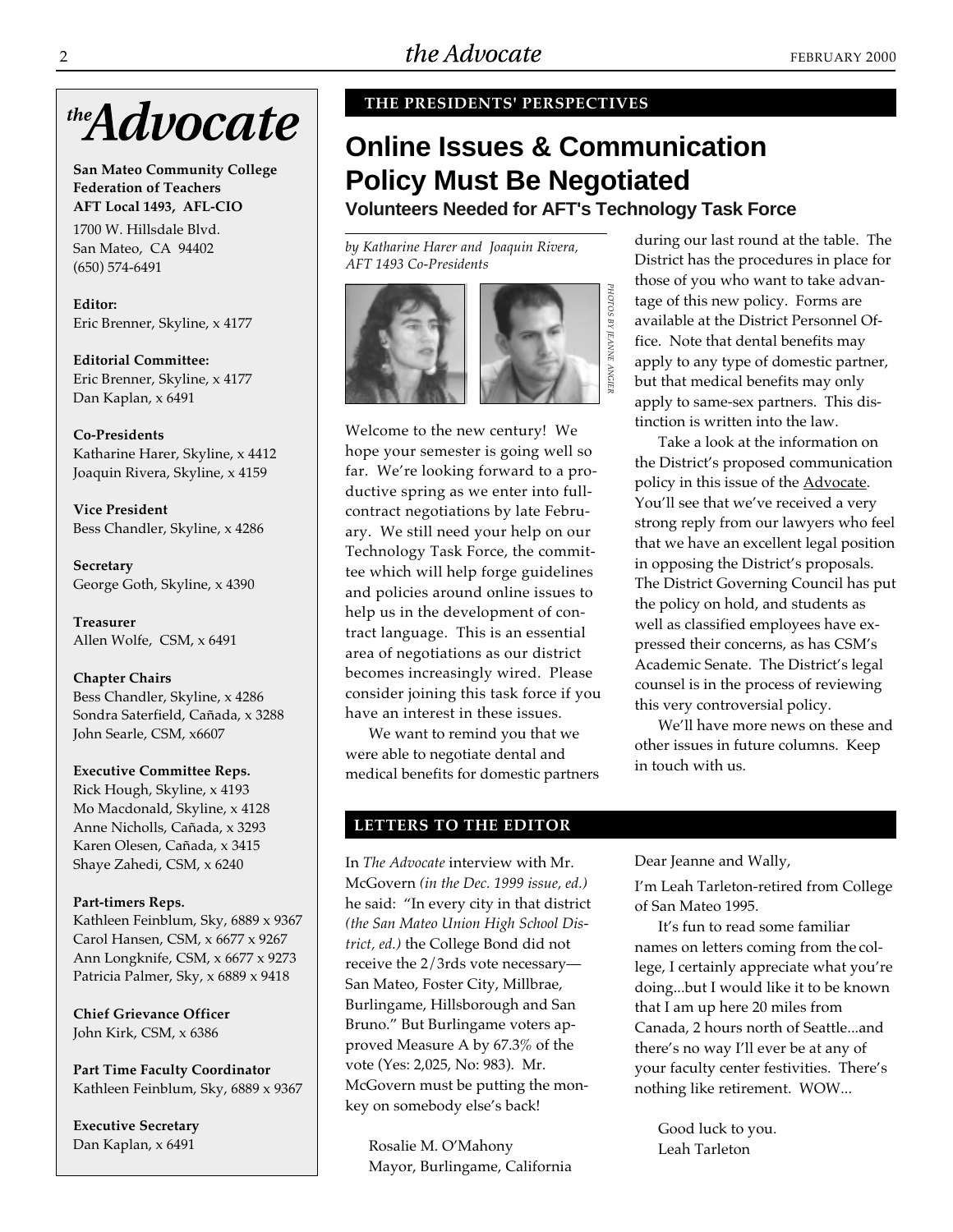### **THE PART-TIMER VOICE**

# **Part-Timers' Rights Movement Growing Around the State**

*by Kathleen de Azevedo Feinblum, AFT Part Time Faculty Coordinator (650) 358 6889 x 9367 azevedo@pacific.cnchost.com*



The part-timer revolution is afoot. Throughout this issue of *The Advocate* are articles about the various goings-on. In this

column, I'll provide the highlights.

## **Flex Presentation**

 The flex presentation on professionalism with guest speaker Chris Storer was a hit. In spite of the downpour that morning, 23 part-timers and fulltimers came dripping wet but in full bloom. Storer said how originally, part-timers were used as night-school instructors for college transfer classes. During the 60's, when colleges strove to be more egalitarian, part-timers added diversity and a fresh perspective to otherwise traditional academia. As time went on, more and more parttimers were hired per teaching assignment, and today, "piecemeal" instruction is the norm. Just the high cost of implementing AB 420 shows the degree of exploitation.

Fellow adjunct instructors at the meeting discussed how the present system prevents them from fulfilling their professional potential. One instructor pointed to the unfairness of the interview process for full-time jobs, and how prospective applicants are often held accountable for not being collegial, not attending meetings and not volunteering for committees when in fact they do not have the extra time. Another instructor who works in the non-academic world in addition to

teaching, said that in spite of how much she loves her students, she is more respected as a professional in the outside world. As a teacher, she has faced so much resistance just trying to tap into resources at school, that she finds it hard to function at her optimal level.

# **January 12th Hearing**

 The January 12th Joint Legislative Audit Committee hearing on part-time faculty issues was an inspiring moment in adjunct activism. In short, it proved that our legislators are more hip to part-time inequality than the California Community Colleges' Board of Governors (BOG). By January 10, two days

before the hearing, the CFT's Community College Council (CCC) and BOG had failed to reach an agreement on increased funding for part-timers. In spite of the multi-billiondollar state surplus, our raises have consisted of only a small COLA increase. Tom Nussbaum, the Chancellor of

the California Community College system, responded to the impasse by saying that the Community Colleges should be made more "accountable" for the funds they do have. *ART BY ALONSO SMITH*

As part of the January 12 hearing, part-timers testified in front of the Joint Legislative Audit Committee, and related their harrowing horror stories of freeway flying. Many legislators were on our side. At one point, Assemblymember Sarah Reyes, Chair of the Assembly Budget Subcommittee for Education, became so impatient with the apathetic attitude displayed by many of the administrators, that she stood up and "got large and imposing

as only a politician knows how" Storer recalled. She gave them a sound lashing, reprimanding them and saying that if they didn't "change their attitude" toward their own instructors, they would never be able to address the chronic exploitation and inequality in their colleges. For more on the Legislative Hearing, please see the testimony by Scott Suneson, CFT Part-Time Faculty Coordinator, on page 1.

# **Part Timer Equity Week**

 The Action 2000 Coalition, a group of statewide faculty organizations is working on an all-out effort to make known the part-timer situation. They

> have declared April 3 - 7, 2000 to be "Part Time Faculty Equity Week" throughout the State of California. This week will be marked by activities on community college campuses that will raise the issues related to the exploitation of part-timers. I'd like to have some activity in the District during the week, but we'll need to do this together. Dan Kaplan and I are trying to set up a meeting to discuss Action 2000 and other possible projects. Please call the AFT office at x6491 to find out the time and date of this

meeting. Also, see page 4 for more about the Action 2000 Coalition.

# **A Call for Quotes**

I'd like to write an article for the next *Advocate* addressing the effects of class cancellations on part-timers. I've been hit with several cancelled classes within the last year, but I'd like some quotes/anecdotes from you, too. Questions to consider: How did you manage financially? Were you able to get classes elsewhere? Do you purposely overload your schedule? Emailed responses are best. Please indicate whether you want to be identified or not. ■



mmm csons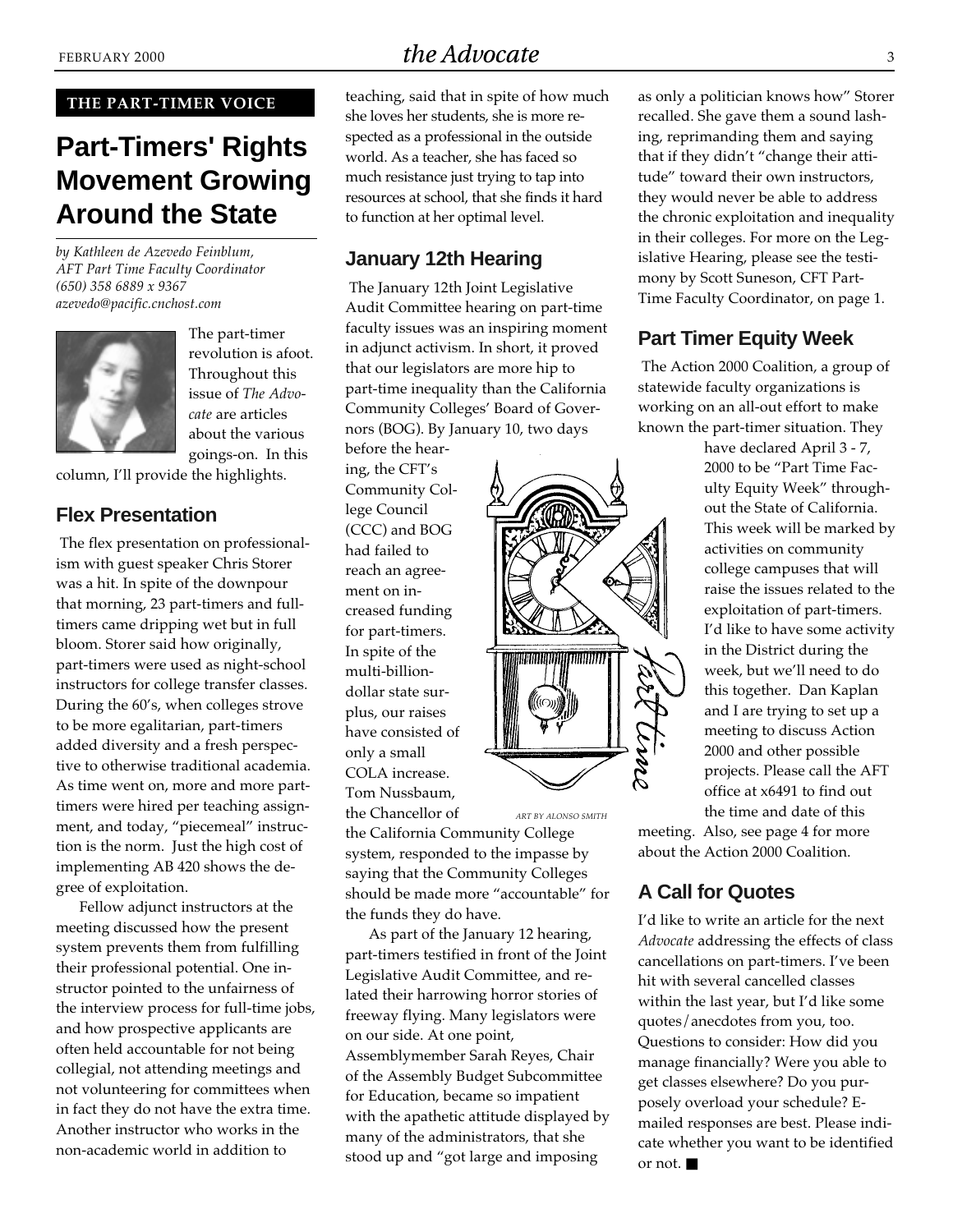# **Statewide Coalition Organizing for Part-Time Faculty Equity Action 2000 Coalition Represents All Major Faculty Groups**

#### *by Lin Fraser, English and ESL Instructor, Sierra College; Central Calif. CPFA Rep.*

The Action 2000 Coalition, a statewide coalition representing the major educational associations and unions, seeks to eliminate the exploitation of approximately 30,000 part-time faculty. At the same time, A2K wants to improve the quality of education offered to the enrollees of California's 107 community colleges, which serve approximately 1/5 of the US students enrolled in 2-year public institutions (1999-2000 Almanac Issue, *The Chronicle of Higher Education*)*.* Representatives in the A2K Coalition come from CCCI (California Community College Independents), CFT (California Federation of Teachers), CPFA (California Part-time Faculty Association), CTA (California Teachers Association), CWA (Communication Workers of America) and FACCC (Faculty Association of California Community Colleges).

Recognizing that past budget constraints restricted immediate implementation of Assembly Bill 1725, the A2K Coalition nonetheless believes that districts are now choosing to balance their budgets on the backs of parttimers rather than moving toward full implementation of AB 1725. The goal of A2K, therefore, is to educate teaching colleagues and the public about how the increasing reliance on part-time faculty is harming our students.

Let's examine a few facts and figures. Signed into law more than a decade ago, Assembly Bill 1725 mandates that in each district, 75% of all classes be taught by full-time faculty and that no more than 25% be taught by part-timers. The reasoning behind this bill is that there would be more faculty accessible to students and available for developing programs and improving existing ones. The 25%

part-time faculty would serve to accommodate enrollment fluctuations or areas with limited courses.

Now note the following information from the State Chancellor's office. Of the 45,000 faculty members teaching in the largest community college system in the world, approximately 30,000 are part-timers. Despite being required to meet the same qualifications as their full-time counterparts, parttimers seldom receive benefits and earn only thirty-seven cents to every full-time faculty dollar (1998 figures). Furthermore, 22% leave the part-timer ranks each year.

*Districts are now choosing to balance their budgets on the backs of part-timers rather than moving toward full implementation of AB 1725.*

Additionally, the 1999-2000 Almanac Issue of *The Chronicle of Higher Education* points out that the projected increase of high school graduates over the next ten years in California is +22%. Many of these students will go to California community colleges for either vocational/ technical training or for preparation to transfer to 4-year colleges and universities. But if the present part-timer hiring trend continues, what will that mean to California's students?

Part-timers will still have to cobble together full-time incomes by working in multiple districts or by holding down other jobs. This situation leaves little time for the one-on-one student contact needed to help those students with weaker skills. Increased commuting further cuts into time: There will still be less time for lesson plans, grading, department meetings affecting curriculum development and articulation, continuing professional education, etc. Exhausted part-time instructors racing from campus to campus may still get caught up in traffic and arrive late and will still be more vulnerable to having accidents and stressrelated health issues, all of which deprive students of instruction time. The 22% turnover rate will continue because part-timers will still be exhausted and discouraged by no benefits, low pay, and no hope for fulltime employment. The end result will be what today's students face: Students needing more attention have to turn to full-time faculty members who may not be available. Why? Consider that in addition to taking care of their own students, developing and improving curriculum, and taking part in school governance, full-time faculty must also take part in the time-consuming hiring process as well as the professional evaluations mandated by AB 1725.

First and foremost, the Action 2000 Coalition urges Governor Davis to support pro rata pay so that those instructors remaining in the part-timer ranks can afford to stay in the profession that they initially and at great sacrifice have dedicated themselves to. Thus far, however, the governor's focus on education has been primarily on K-12. Adding \$50 million to the budget for the Part-timer Equity Fund will further the governor's efforts in raising California's educational standards at all levels. (See article on letter-writing campaign for part-timer equity fund on the next page.) ■

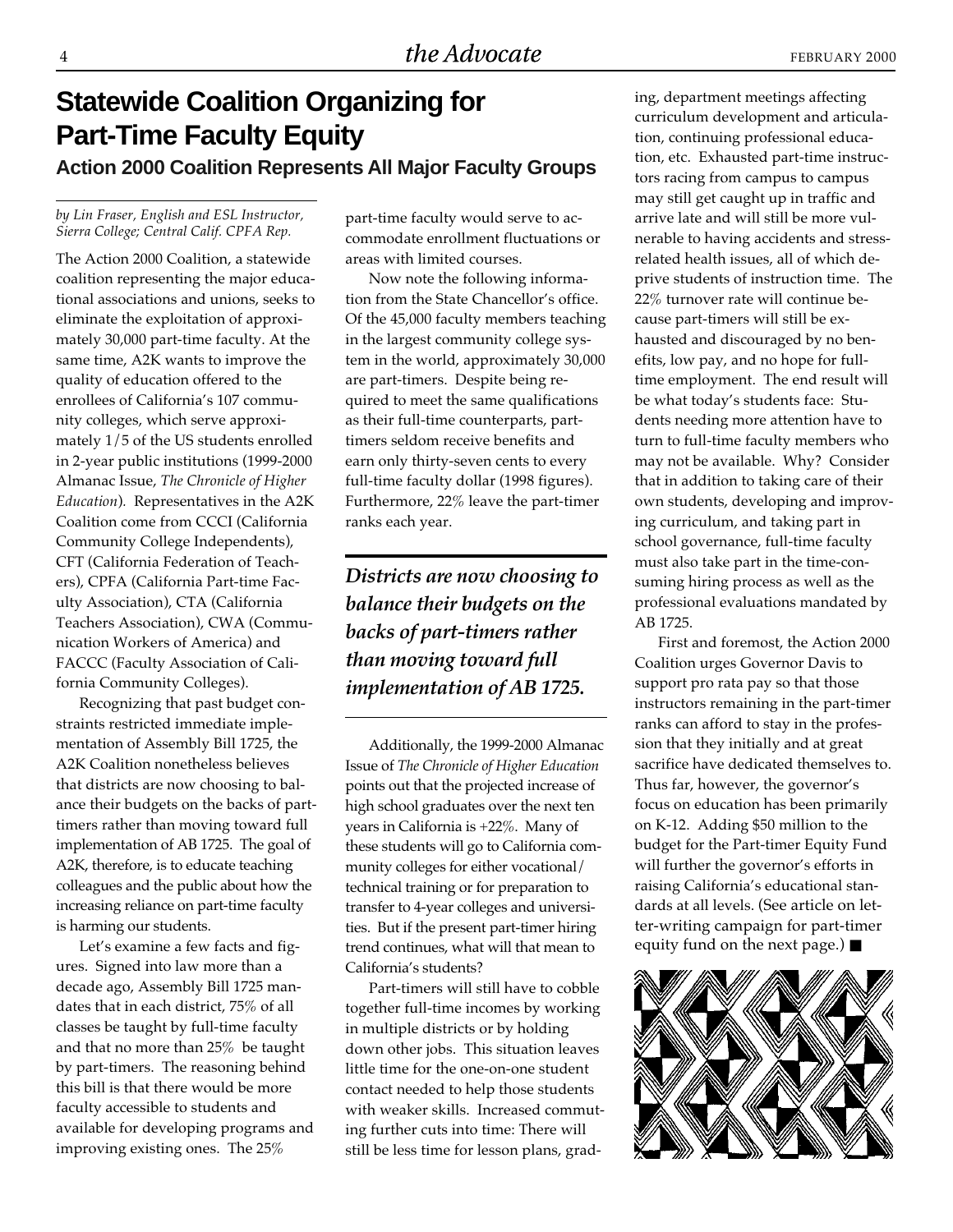# **Districts Must Be Required to Improve Full-Time/ Part-Time Ratio**

*by Tom Tyner, CFT Community College Council President*

CFT has prepared a report based on Chancellor's Office data showing the change in the full-time/part-time ratio for each district from 1998-99 to 1999- 2000. With the \$100 million Partnership for Excellence (PFE) funding in '98-'99 and the encouragement that districts expend part of the money to create more full-time positions and improve the full-time/part-time ratio, there has been much anticipation of improved ratios in every district in the state.

The report, which has been made available to all districts, union locals, and senates, is mixed to say the least. (*SMCCCD moderately increased the percentage of full-timers from 59.7% in '98- '99 to 62.5% in '99-2000*, ed.) Several districts did make significant improvement, and there was no pattern as to which districts improved: large and small, rural, suburban, and metropolitan, high growth and low growth districts, and those with relatively good ratios and those with poorer ratios. The common thread I assume was the commitment in those districts to create more full-time positions and consequently improve their ratios.

The very troubling results, however, were that in nearly thirty districts, the full-time/part-time ratio got WORSE, which is difficult to conceive given the influx of funding. And again, there was no pattern as to the districts that regressed; they run the gamut like those that improved.

I will draw only one more conclusion from the report, then let you draw your own when you see it. When left to their own devises, some districts will try to improve their full-time/part-

## **Write Letters in Support of \$50 Million for Part-Timer Equity and a Requirement for Increased Hiring of Full-Time Faculty**

If equity for part-time faculty in the community colleges is to be achieved, substantial additional funding must come from the State and be explicitly identified in the system budget as money that is to be used exclusively for improving the salary and working conditions of part-time faculty. To this end, the California Federation of Teachers (CFT), the Faculty Association of California Community Colleges (FACCC), and the California Part-Time Faculty Association (CPFA) are asking legislators to include \$50 million in the Community College budget specifically to fund part-timer equity in the College system. A letter writing campaign is being organized to support this effort. All faculty members are being asked to write to at least one of the committee members listed below:

### **Here's the message**:

Please put \$50 million in the Community College budget to improve part-time faculty, which are currently at 37% of what full-time faculty make, and won't improve appreciably without a budget line item targeted for part-time salaries. The \$50 million represents less than a fifth of the total cost to provide pay equity for part-time faculty.

Also, please insist any Partnership for Excellence (PFE) funding include a requirement that districts below the 75%/25% ratio in law must expend a significant portion of that funding on new full-time faculty positions. Despite \$100 million of PFE funding in 1998-99, 30 districts REGRESSED the next year in their full-time/part-time ratio, indicating that a hiring requirement is essential to ensure that districts make improvement towards the 75/25 obligation. Districts below 60%/40% should expend a minimum of 40% of their PFE funds on new full-time positions, and districts above 60%/40% should expend a minimum of 30% of their PFE funds on new full-time positions.

### **Send to**:

Assembly Higher Educaton Budget Sub-Committee members: Sarah Reyes (Chair): #5128, Jack Scott: #4146, Scott Wildman: #3091, Bill Leonard: #2175, Robert Pacheco: #4177

Senate Educaton Budget Sub-Committee Members: Jack O'Connell (Chair): #5035, Adam Schiff: #5080, Jim Brulte: #5087, Joe Dunn: #2068

**Addresses for all**: Capitol Building (office # listed above), Sacramento 95814

time ratios and reduce their overreliance on part-time faculty positions when funding is provided to do so, and many others will not. That to me speaks clearly to the need for a requirement that when provided the funding (such as PFE) all districts use a portion to create new full-time faculty positions and move their full-time/parttime ratio forward. The \$100 million PFE infusion for '98-'99 simply made no impact on improving the ratio in districts that didn't make it a priority.

It is also clear to me that based on the districts that improved significantly, that if there were a statewide commitment (or requirement), that every district in the state could reach the 75/25 obligation within a maximum of five years (assuming continued available funding). That's very positive. (For example, my own district, State Center, will meet the 75/25 obligation in four years if they continue annually to make the 2.8% improvement they made between '98-'99 and '99-'00.) ■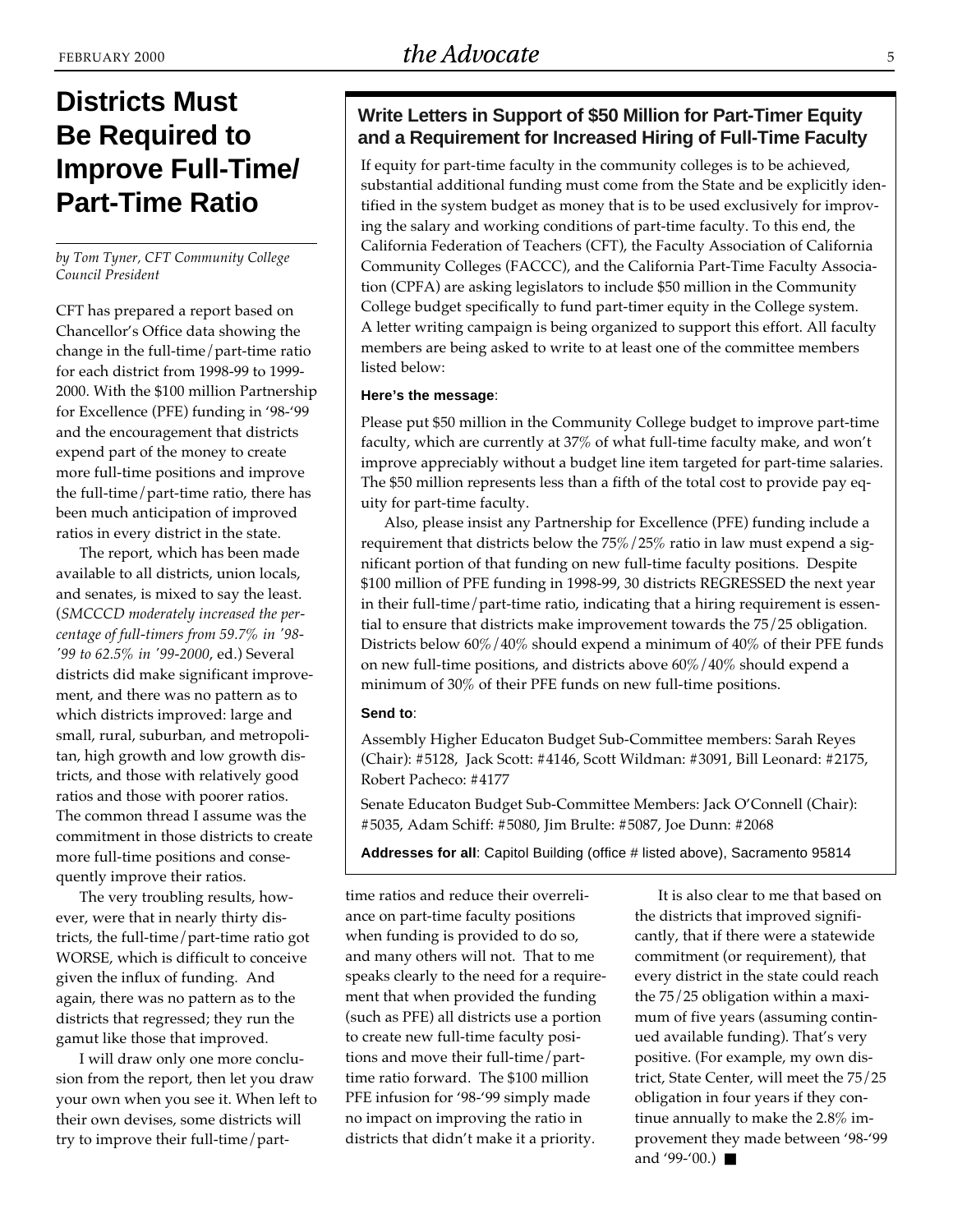*Continued from page 1*

We might also note that the issue of pay inequity is not just a problem between full-time and part-time faculty WITHIN districts, but also manifests itself through incredible discrepancies AMONG districts statewide. The Chancellor's Office data reveal that the lowest average part-time hourly rate translates into a full-time equivalent annual salary of less than \$13,000, with the highest average rate at nearly \$35,000. Moreover, some districts have a flat hourly rate for part-timers, which means that the average and maximum rates are the same. This leads to even greater inter-district discrepancies for those with many years of experience and/or advanced degrees, with these discrepancies not necessarily related to geographical variations in the cost of living. Clearly, the local collective bargaining process has worked fairly well (but by no means perfectly) in a few districts, while it has been an abysmal failure for part-time faculty in most others.

It should be noted that the economic exploitation of community college part-time faculty is a unique situation among state workers. No other state employees can be classified as part-time temporary employees indefinitely, performing the exact same tasks as their full-time permanent counterparts for a fraction of the pay. I am personally acquainted with individuals who have been teaching in the same community college districts on a parttime temporary basis for 10, 20, 30, and even 40 years!

### **Effect of Pay Disparity**

What effect does this stunning pay disparity have on the 30,000 part-time faculty who make up two-thirds of the community college teaching workforce? The fact is that many parttime faculty live a poverty level existence. Part-time faculty working a fulltime equivalent load make on average \$22,000 a year. (Note: this is an AVER-

AGE; part-timers in many districts make substantially less, as referenced above). When you subtract the cost of medical and other benefits, which are seldom provided to part-time faculty employees, the average salary is closer to \$15,000 a year. And to make even that much, you have to work in two or more districts, since part-time faculty are limited by law to a 60% maximum load in any one district, with local policies effectively limiting part-time loading to 40% in many districts.

What kind of a life does a \$15,000 annual salary provide for? We all know it has nothing to do with the American dream of owning a home, raising a family, and setting aside something for the future. Many parttime faculty live from month to month, trying to make ends meet and hoping they have a job the next semester. And remember, we are talking about college professors with Master's and Doctor's degrees, people who have done all the

# *our case is a simple one: we want to be paid fairly for the valuable work we do.*

right things: gone to school, gotten their advanced degrees, chosen a worthwhile and valued profession, and yet end up making \$15,000 a year and serving as a cheap labor source for community colleges.

Of course, there are also other effects that the gross underpayment of part-time faculty have: the effect on faculty morale, the effect on full-time/ part-time faculty relations, the effect on the quality of education, and the effect on students who see the way in which community colleges treat faculty who don't have full-time jobs.

### **Equity and Fairness**

For part-time faculty, our case is a simple one: we want to be paid fairly for the valuable work we do. We want to be paid as college instructors should be paid. We want to be paid comparably with the full-time faculty that we work side by side with, teaching the same courses, having the same qualifications and the same legal obligations and authority, and expected to provide the same quality education. We want to be able to earn a livable wage for working the equivalent of a full-time job, and we want our students to know that our community college system is one that treats all faculty employees fairly, and that sets an example for other employers to follow. In short, we want just treatment. We don't believe that is too much to ask.

## **The Need For Legislative Support**

Community college districts have balanced their budgets on the backs of part-time faculty for so long that to do otherwise is going to require a direct infusion of state funding to districts to improve part-time faculty salaries. All faculty organizations within the community colleges have united behind a \$50 million budget proposal for parttime faculty pay equity. We are asking the Assembly and Senate to put the \$50 million for part-time pay equity in their versions of the state budget for 2000. This would be a part of the community college system's share of Prop 98 funds. The \$50 million will provide a significant start in the right direction. The total cost of providing pay equity for part-time faculty has been conservatively figured at around \$250 million. \$50 million a year over a five-year period will go a long way towards providing economic justice for parttime faculty. And given the economic prosperity of California, \$50 million this year and \$250 million over five years is certainly an achievable end. The Legislature can play a very big part in helping to end one of the most serious employee problems in the history of California public education, and we appreciate your support for the \$50 million budget item this year and your longer term commitment to work-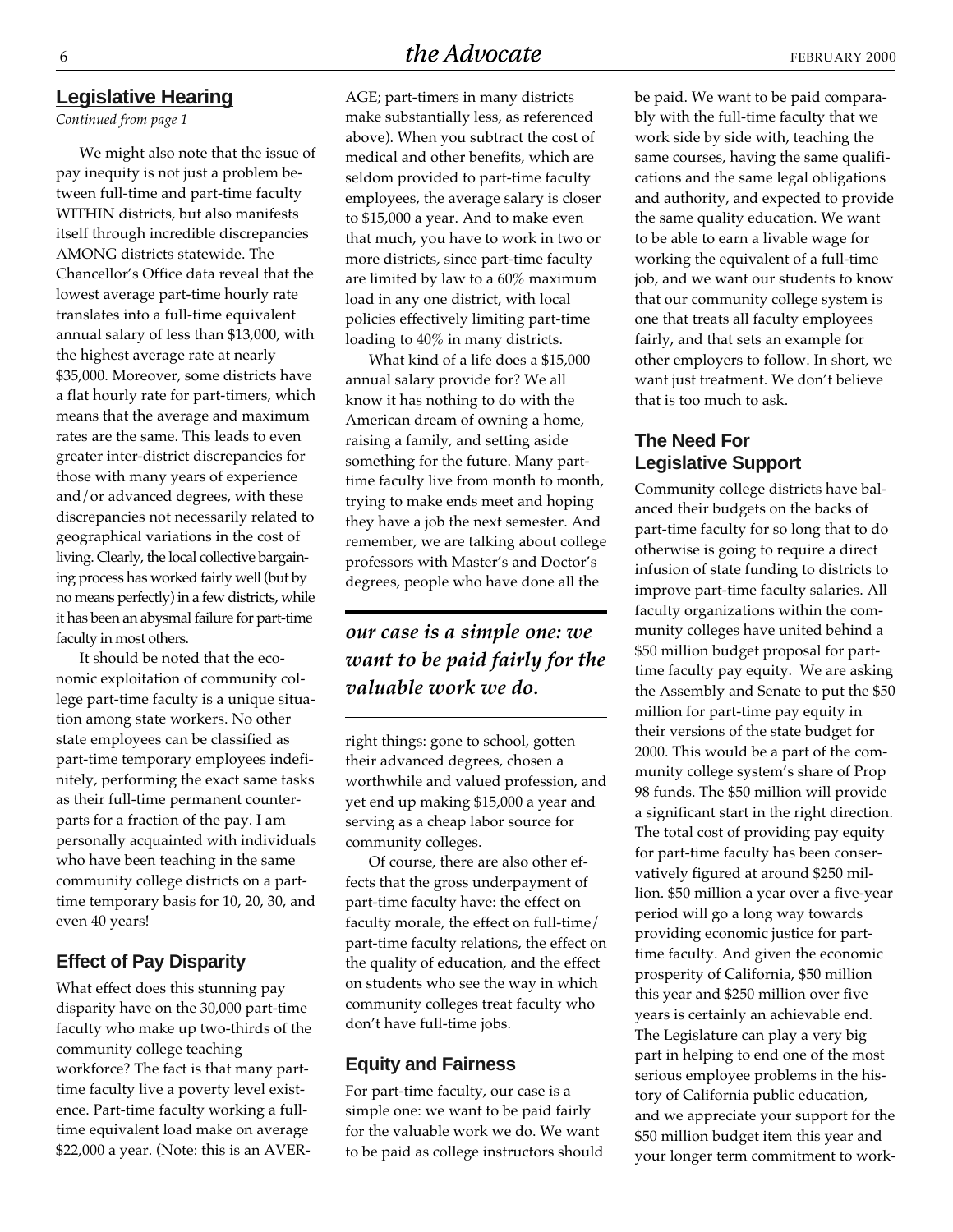### **STATE BUDGET**

# **Small Gains For Community Colleges in Governor's Initial Budget Proposal**

Governor Gray Davis released his 2000-01 state budget on January 10. Following are the highlights of increases for community colleges:

**Total Budget**: \$5.7 Billion (6.5 % increase above current year by \$267.1 million)

**Prop. 98 Split**: 10.36 percent (1999- 2000 split was 10.33 percent)

**Student Fees**: Unchanged at \$11/unit

**Enrollment Growth**: 3 percent (\$105.7 million, for an additional 29,500 FTE students)

**COLA**: 2.84 percent (\$103.1 million for general purpose funds and categorical programs; an increase over the current year COLA of 1.41 percent)

**Partnership for Excellence**: \$25 million (contingent on the California Community Colleges Board of Governors developing "more [as yet undefined] rigorous and ambitious goals."

**Extended Opportunity Programs and Services (EOPS)**: \$6 million

**Disabled Student Programs and Services (DSPS)**: \$5.1 million

**Puente Program**: \$1 million

tem, \$20 million for part-time faculty salary improvement in Washington is akin to \$60 million or \$70 million in California. We are proposing \$50 million. If the pay disparity problem for part-time faculty can be addressed through the state budget process in Washington, it can be done in California, and we believe that is the only way that any real progress is going to be made towards solving the problem.

### **Conclusion**

On behalf of the California Federation of Teachers, thank you for your continuing support of our community

**Telecommunications and Technology Infrastructure Program (TTIP)**: \$6.3 million

**Scheduled Maintenance and Special Repairs**: \$10 million

**Workforce Development Infrastructure Equipment**: \$5 million

**Capital Facilities Projects**: \$290.2 million

**Part-Time Faculty**: For the first time in recent history, specific reference was made to community college part-time faculty in the budget. Referring to last year's legislation to expand the state office hours and health benefits programs (AB 420, Wildman), the budget states "the Administration will consider future [increases]" to these benefit programs to maintain the state match based on the demonstrated demand and local bargaining agreements by part-time faculty. The \$50 million requested for part-timer equity, however, was not in the budget. (See article on letter-writing campaign for parttimer equity fund on page 5.)

colleges in general, and we ask for your particular support of the \$50 million part-time faculty pay equity line item in the Assembly and Senate's versions of the budget for this year. Without your help, we can make little progress. With your help, we can begin to make a measurable difference in the quality of lives of the 30,000 part-time faculty members of our community colleges, and in the quality of education that we can provide our community college students. ■

(*See article on letter-writing campaign for part-timer equity fund on page 5.)*

ing with us to put an end once and for all to the devastating two-tiered salary situation in our community colleges that separates full-time and part-time faculty by an economic divide of Grand Canyon proportions.

### **The Washington State Precedent**

There is a strong precedent in addressing the pay inequity problem of part-time faculty through the state budget process. Last year, through the efforts of Washington's Legislature and Governor, their community colleges received \$20 million from the state to be used exclusively to improve part-time faculty salaries. There are clear parallels between the California and Washington situations: Washington's part-time community college faculty averaged 40% of the pay of their full-time counterparts; part-time faculty in California average 37%. Washington is a local collective bargaining state, with local negotiations determining exactly how the \$20 million would be spent to improve part-time faculty salaries in each district. California is likewise a local collective bargaining state, and local negotiations would determine how each of our districts expend their share of the \$50 million for part-time salaries.

In Washington, from the beginning of budget deliberations, both houses of the Legislature and the Governor included in their community college budget proposals direct funding to improve part-time faculty salaries, and we hope to see a parallel situation in California. In Washington, the community college Board of Governors, Chancellor, and a majority of their school districts supported direct funding in the budget for part-time faculty pay equity. In California, we are working hard to get that support, and are confident that our Chancellor and Board are no less concerned about the welfare of our part-time faculty employees than are the Chancellor and Board in Washington. And given the size of Washington's community college sys-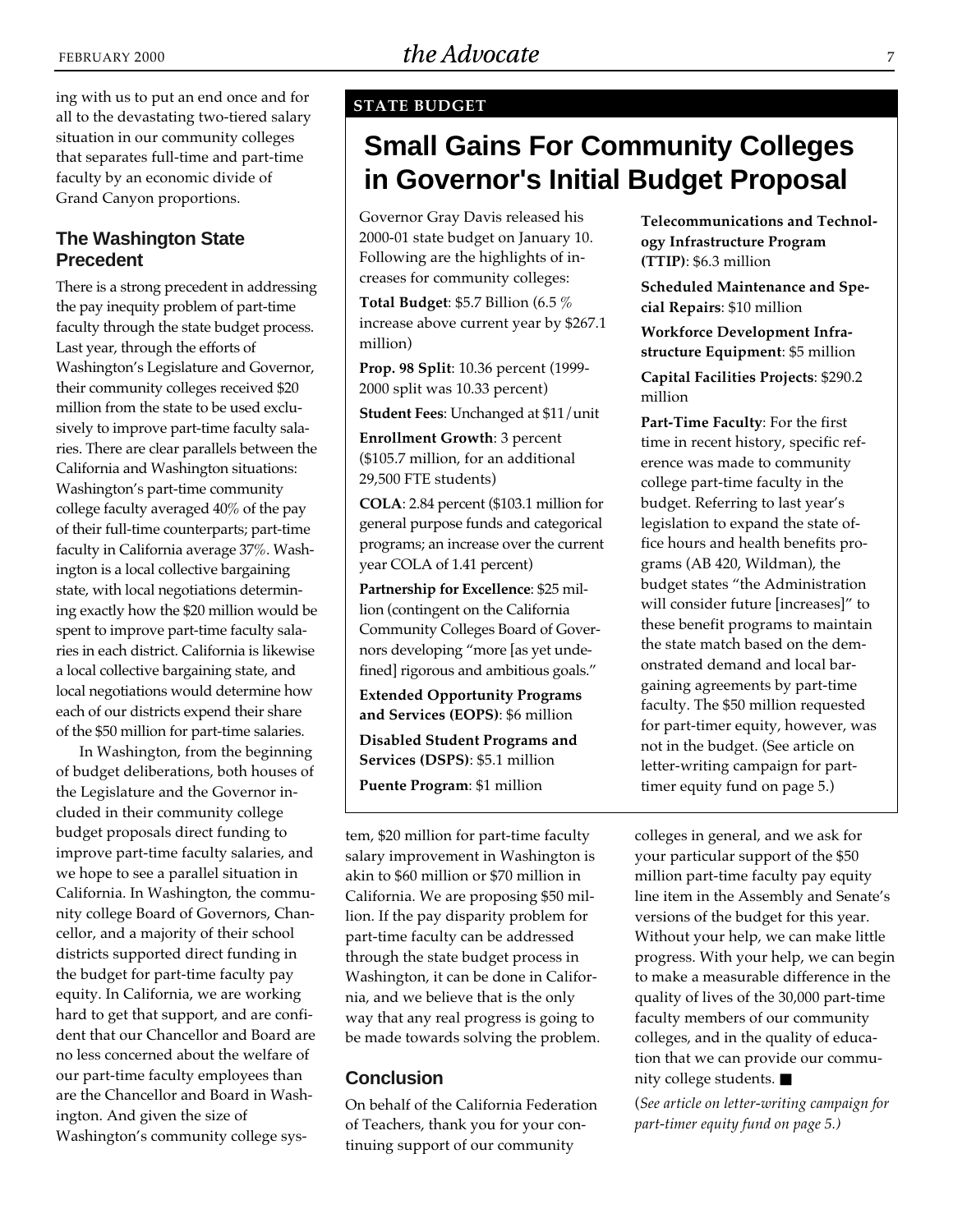### **Monitoring Opposed**

*Continued from page 1*

document was then adopted as the CSM Academic Senate position after being unanimously approved by vote of the CSM Academic Senate Governing Council. The CSM Academic Senate has recently discussed and reaffirmed again its support of the analysis contained in Kate Motoyama's "concept paper". Additionally, District Academic Senate President, Pat Deamer, and Skyline Academic Senate Past-President, Bess Chandler, have both, as individuals, indicated strong support for the CSM Academic Senate document.

The Advocate recently asked CSM Academic Senate President Motoyama if she would provide us with an excerpted version of her longer paper. She agreed to our request, and an abbreviated version of her paper is printed below.

Last month AFT Local 1493 presented to the District a letter from our attorney, Robert Bezemek, which argues that the District's proposed changes in their communications policy is negotiable and failure to meet this obligation could result in the filing of an unfair labor practice charge with the Public Employees Relations Board. AFT is waiting for the District response to our letter.

AFT wants to begin negotiations with the District over this issue immediately and hopes that the District agrees to do so.

*AFT's letter to the District about Communication Policy may be read in its entirety on* **The Advocate** *webpage at: www.smcccd. cc.ca.us/smcccd/faculty/ brenner/advo/*

### **CONCEPT PAPER**

# **Proposal to Revise Policy on Use of District Communications System An Academic Senate Perspective**

[A]cademic freedom and privacy rights have been an important feature of the lives of faculty at College of San Mateo (CSM). The American Association of University Professors (AAUP) "1940 Statement of Principles on Academic Freedom and Tenure" asserts:

Freedom in research is fundamental to the advancement of truth. Academic freedom in its teaching aspect is fundamental for the protection of the rights of the teacher in teaching and of the student in learning. It carries with it duties correlative with rights.<sup>1</sup>

A similar statement, adopted by the SMCCCD Governing Board, has been included in the CSM Faculty Handbook. . . . The CSM Faculty Handbook also contains the 1987 AAUP "Statement on Professional Ethics," adopted by the Governing Councils of the SMCCCD Academic Senates. The statement obliges faculty to "protect their academic freedom," and goes on to say that faculty members "observe the stated regulations of the institution provided that the regulations do not contravene academic freedom . . . [emphasis added]"2 Further, the "Statement on Professional Ethics" concludes in this manner:

As citizens engaged in a profession that depends upon freedom for its health and integrity, professors have a particular obligation to promote conditions of free inquiry and to further public understanding of academic freedom.

In addition to the AAUP Statements and the CSM "Statement on Academic Freedom," the SMCCCD Mission Statement, adopted by the Governing Board in January 1999, reaffirms academic freedom as an a priori right enjoyed by faculty; specifically, it maintains that "the District is

dedicated to maintaining a climate of academic freedom in which a wide variety of viewpoints is cultivated and shared." Also noteworthy is language which validates the practice of collegial consultation: "Shared governance is practiced through processes that are inclusive with regard to information sharing and decision making, and that are respectful of all participants.<sup>3</sup>

Finally, while the above named documents are silent on the subject of privacy rights, the privacy of communication is important to the functioning of an academic institution. The security of e-mail correspondence between sender and recipient, and protection of student right-toprivacy requirements, are jeopardized when surveillance is authorized in an institution's computer/electronic use policy.

### **The Proposed Revision**

The Proposed Revisions to the Policy on Use of District Communications System recognize three communications systems: "the internal mail system (traditional paper-based communications) and two electronic systems: e-mail with access to the Internet; and the telephone with a voice-mail system."4 The policy goes on to say, "These systems exist to facilitate the work of the District."

As observed in the AAUP Statement, we understand our faculty role "carries with it duties correlative with rights;" as such, we understand the SMCCCD communications systems are resources to be used ethically and lawfully to further our work. We construe legitimate uses for education, research, and public service as consistent with "facilitat[ing] the work of the District." By contrast, commercial, illegal, or malicious uses are clearly excluded from the realm of acceptable usage.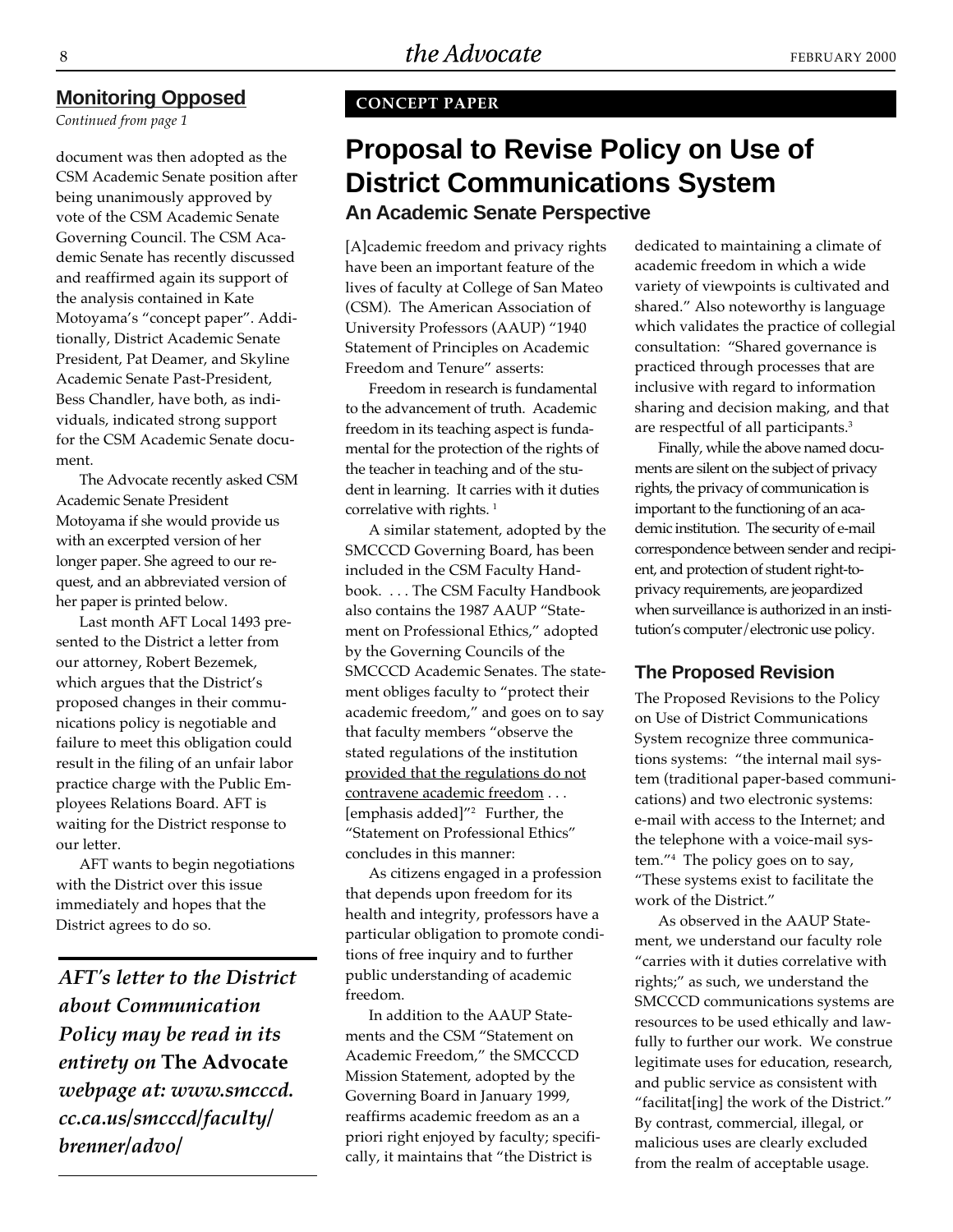It should be cautioned, however, that the generalized notion of "District work" might conceivably be used to restrict or limit access to electronic resources. Access to computing facilities and electronic communication is a valuable resource of the District, but it is equally as great a resource to the faculty member using it for teaching, scholarship, and institutional service.

### **The Proposed Amendments**

A new section in the proposed policy, Section 8, states: "Electronic communications are not private. In the course of network maintenance or monitoring, the activities of individuals using the electronic communications systems may be monitored. The District reserves the right to conduct audits involving employee use of electronic communication systems."

The recognition that electronic communications are not secure (for instance, a reply on a bulletin board or listserver can be inadvertently distributed to all subscribers or backup facilities can contain already-deleted email records) is not license for network and computer operations personnel and system administrators, during the performance of their duties, to view intentionally and/or to disclose the contents of what they have seen. We disagree with the District's right to "conduct audits" of employee use of electronic communication systems and suggest instead the AAUP principle on privacy of electronic communication, which reads, "[T]he general standard of e-mail privacy should be that which is assured to persons who send and receive sealed envelopes through the physical mail system—that envelopes would not be opened by university officials save for exigent conditions (e.g., leaking a noxious substance, indicia of a bomb, etc.)."5

Moreover, as the Policy on Use of District Communications Systems is being revised, it would be worth stating that the principles of academic

*A new section in the proposed policy states: "Electronic communications are not private. In the course of network maintenance or monitoring, the activities of individuals using the electronic communications systems may be monitored."*

freedom apply with equal force in faceto-face, electronic, or digital communication. Those principles, articulated above in policies adopted by the SMCCCD, protect academic freedom, privacy rights, and critical inquiry. The District's use of new media and information systems should not alter those transcendent principles.

## **Position of the Academic Senate**

. . . We recommend two courses of action, in keeping with the recommendations of the ASCCC and the spirit of collegial consultation as articulated in the District Mission Statement.

First, the local Academic Senate be involved, through its Instructional Technologies & Resources Committee, in creating and implementing the guidelines and procedures which deal with possible exceptions to, or violations of, academic freedom as related to use of electronic communications;

Second, that our collective bargaining colleagues (AFT Local 1493) be consulted, through the proposed Committee on Distance Education, to ensure contract language which creates and implements due process that deals with confidentiality, including possible exceptions, safeguards, or limitations. As stated in Article 21 of AFT Local 1493's proposed new contract, part of the purview of this committee includes ". . . the effect of technology on privacy . . ."6

The Academic Senate further recommends that, in keeping with the UC Electronic Mail Policy, that the SMCCCD colleges participate in discussions with the District to establish:

(1) any restriction of use of the District Communication Systems

(2) authorization, advice, notification, and recourse;

(3) response to requests for information from users concerning back-up of e-mail;

(4) any other provisions of the Policy on Use of District Communications Systems for which procedures are not explicitly stated.<sup>7</sup>

We finally recommend that guidelines and procedures for Use of District Communications Systems be made clear to all users, including any exceptions which are felt must be imposed upon the privacy of electronic communications, and that there be appropriate notification procedures concerning the adopted Policy to all users.

#### **FOOTNOTES**

1. American Association of University Professors, "1940 Statement on Academic Freedom and Tenure," 1.

2. American Association of University Professors, "1987 Statement on Professional Ethics," in Faculty Handbook 1999-2000, Appendix Q, 95.

3. San Mateo County Community College District, "Mission Statement," Revised January 1999, 1.

4. San Mateo County Community College District, "Proposed Revision to Policy on Use of District Communication Systems," Draft 11/4, 1.

5. American Association of University Professors, "Academic Freedom and Electronic Communications," 4.

6. Proposed Contract Language, AFT Local 1493.

7. University of California, Office of the President, "Electronic Mail Policy," Reissued March 23, 1998, 6.